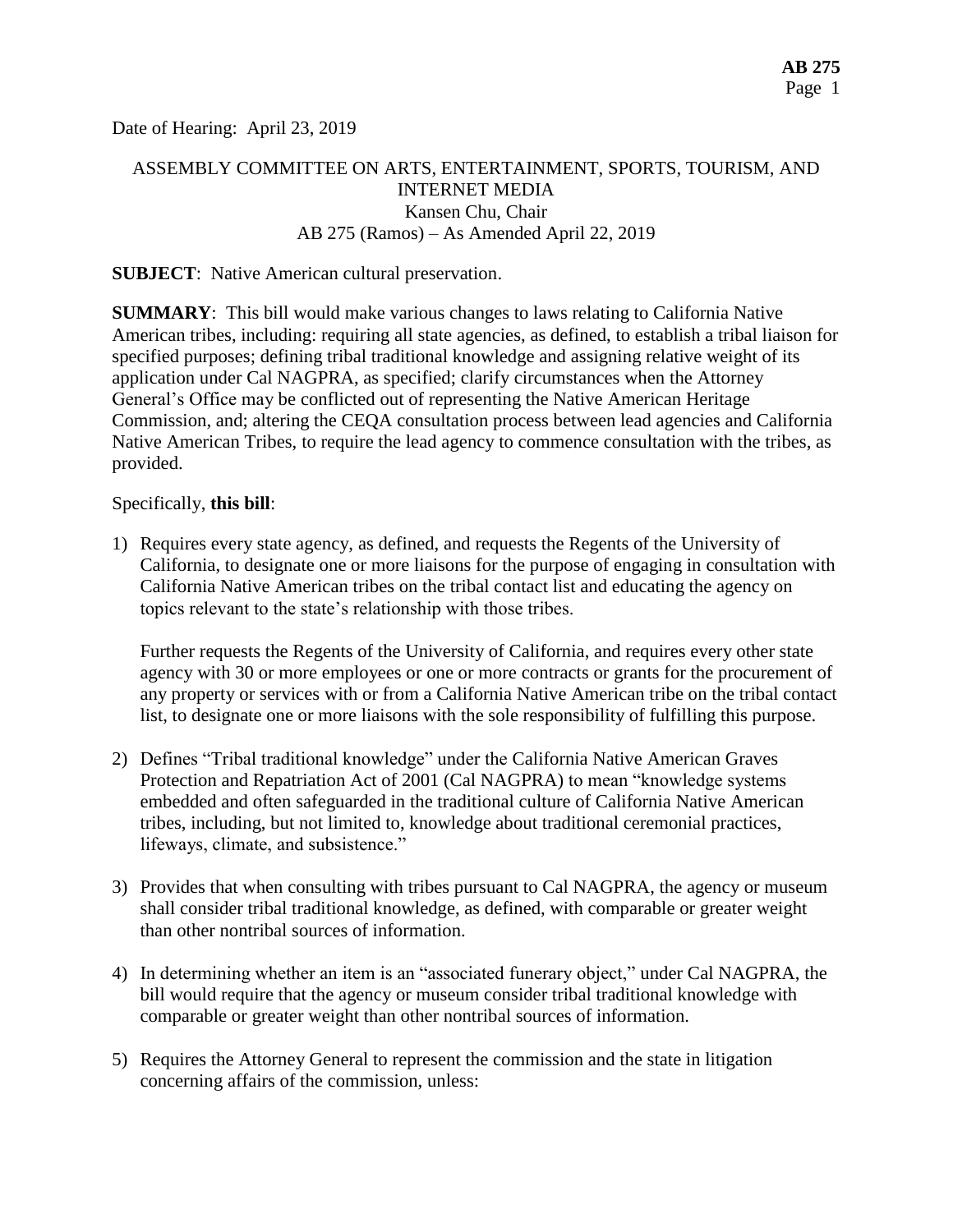- a) the Attorney General has determined to represent the agency against whom the commission's action is directed and has determined there exists a conflict that would impair its ability to zealously advocate on behalf of the commission, or;
- b) the commission reasonably believes that the Attorney General cannot, in good faith, represent the interests of the commission, in which case the commission shall be authorized to employ other counsel.
- 6) Authorizes the Native American Heritage Commission (Commission) to provide each lead agency, as defined, with a project within the geographic area with which a California Native American tribe is traditionally and culturally affiliated, the contact information of those tribes, and information on how the lead agency may initiate consultation with the tribe pursuant to CEQA.
- 7) Revises the CEQA tribal consultation provisions, to allow a lead agency to begin consultation with a California Native American tribe as specified, rather than the tribe contacting the lead agency, as provided.

### **EXISTING LAW**:

1) Provides that all agencies and museums that receive state funding and have possession or control over collections of California Native American human remains and associated funerary objects to inventory those remains and objects for repatriation to the appropriate Indian tribes, as specified.

As to those human remains and associated funerary objects that are not clearly identifiable as to cultural affiliation with California Indian tribes, Cal NAGPRA requires the agency or museum to consult with the California Indian tribes believed to be affiliated with the items, or that may be affiliated, during the compilation of the inventory, as provided.

- 2) Establishes the Native American Heritage Commission and vests the Commission with specified powers and duties.
- 3) Mandates the Commission to publish a document that lists the California Indian tribes meeting the criteria for a California Indian tribe, as defined, as well as authorized representatives to act on behalf of the tribe for various consultations and in matters pertaining to repatriation (tribal contact list).
- 4) Requires the Attorney General shall represent the Commission and the state in litigation concerning affairs of the Commission unless the Attorney General has determined to represent the agency against whom the Commission's action is directed, in which case the Commission is authorized to employ other counsel.
- 5) The California Environmental Quality Act (CEQA) requires a lead agency, as defined, to prepare an environmental impact report (EIR) on a project that it proposes to carry out or approve that may have a significant effect on the environment or to adopt a negative declaration if it finds that the project will not have that effect.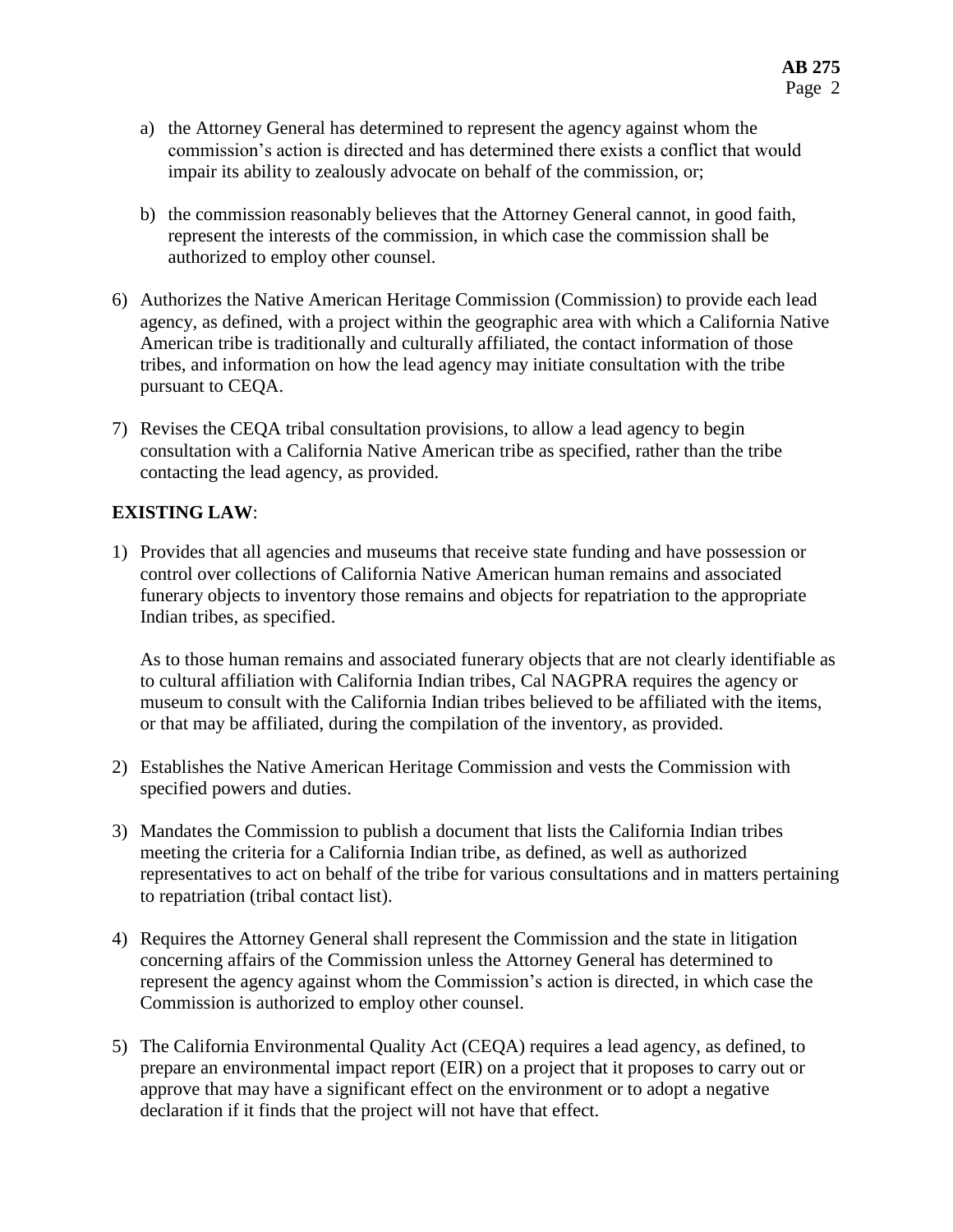- 6) Prior to the release of a negative declaration, mitigated negative declaration, or an EIR for a project, CEQA requires the lead agency to begin consultation with a California Native American tribe that is traditionally and culturally affiliated with the geographic area of the proposed project, if the tribe requested in writing to be informed by the lead agency through formal notification, as specified.
- 7) Authorizes the Commission to provide each California Native American tribe with a list of all public agencies that may be a lead agency within the geographical area with which the tribe is traditionally and culturally affiliated, the contact information of those public agencies, and information on how the tribe may request the public agency to notify the tribe of projects within the jurisdiction of those public agencies for the purposes of requesting consultation pursuant to CEQA.

**FISCAL EFFECT**: Unknown. This measure has been keyed fiscal by the Legislative Council.

# **COMMENTS**:

1) *Author and supporters statement of need for legislation.* According to the Author, California is home to nearly one-fifth of all federally recognized tribes. According to the 2010 census, 723,000 Native Americans reside in California, more than any other state.

The Native American Heritage Commission (NAHC), created in 1976, has a mission to 'protect Native American sanctified cemeteries, places of worship, religious or ceremonial sites, or sacred shrines on public property, and to ensure the respectful treatment and disposition of ancient Native American human remains and associated grave goods, all to the fullest extent of the law.' In January 2018, the California Heritage Commission published its Five-Year Strategic Plan which identified several strengths and weaknesses of the Commission. Among the weaknesses, it was found that there continues to be a significant "lack of tribal and stakeholder knowledge of Commission's laws" as well as confusion with respect to the protection of Native American remains and associated funerary artifacts."

In response to the findings outlined in the NAHC Five-Year Strategic Plan, AB 275 establishes the following:

- Requests the University of California, and requires state agencies with 30 or more employees, to designate one or more liaisons for the purpose to engage with Native American tribes on a list that is maintained by the Native American Heritage Commission.
- Updates current law with respect to the possession of California Native American human remains and associated funerary objects for repatriation to require for agencies and museums to consider 'tribal traditional knowledge' as defined with comparable or greater weight than other nontribal sources of information.

The author concludes by saying, "This bill is vital to preserve tribal culture and ensure Native American tribes have the opportunities to pay honor and respect to our ancestors and elders, including those who have come before and to the tribal members that continue to create pathways for future generations."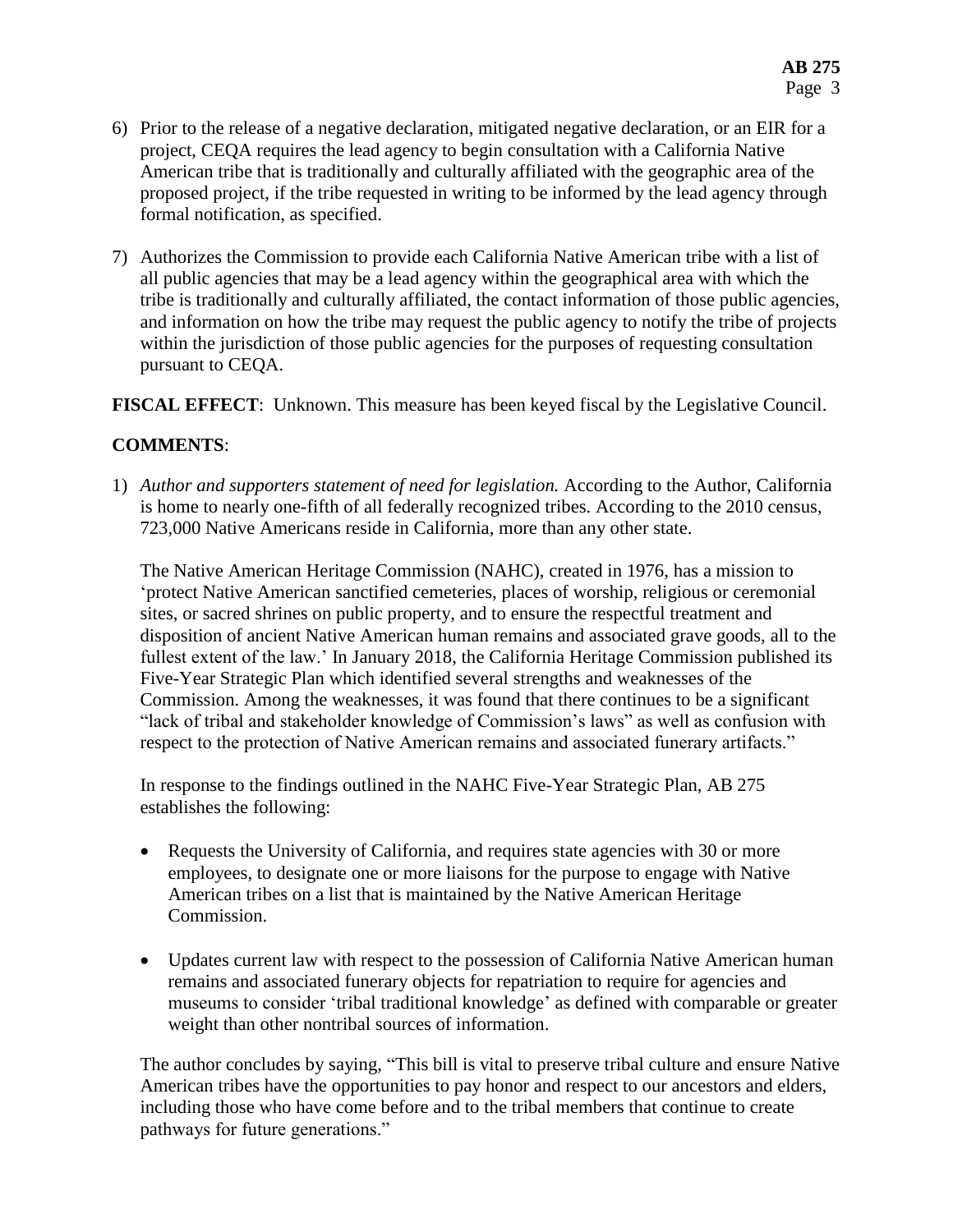2) *Author's amendments to be taken in committee.* The author will be amending this measure to address an issue created by recent amendments which struck the CEQA language from the bill yet left related language under the duties of the NAHC in PRC Section 5097.94.(m), and a redundancy in application of the section Gov Code sections 8318 (b) and (c).

Specifically, the amendments will strike proposed Government Code 8318 subsection (c) on page 4, lines 15-22, and; proposed changes to Public Resources Code Section 5097.94 sub (m) on page 12, lines 22-30.

- *3) Background:*
	- a) *The Native American Heritage Commission.* According to their website, the California Native American Heritage Commission (NAHC or Commission), was created in statute in 1976 (Chapter 1332, Statutes of 1976), and is a nine-member body whose members are appointed by the Governor. The NAHC identifies, catalogs, and protects Native American cultural resources -- ancient places of special religious or social significance to Native Americans and known ancient graves and cemeteries of Native Americans on private and public lands in California. The NAHC is also charged with ensuring California Native American tribes' accessibility to ancient Native American cultural resources on public lands, overseeing the treatment and disposition of inadvertently discovered Native American human remains and burial items, and administering the California Native American Graves Protection and Repatriation Act (CalNAGPRA), among many other powers and duties.

Under state law, as state trustee, it is the role and responsibility of the Commission to protect tribal cultural resources through fostering cooperative working relationships between California Native American tribes, state and local agencies, private landowners, developers, environmental consultants, and museums.

- b) *Cal NAGPRA - State repatriation law.* Existing state law, created by AB 978 (Steinburg), requires creation of a ten-member appointed Repatriation Commission with authority to order repatriation, to mediate disputes, to subpoena, and to impose civil penalties for violations. The bill required any agency or museum that has possession or control over collections of California Native American human remains and associated funerary object to complete inventories and specified timelines and methods for their repatriation. However, this Act was never fully implemented and the commission was not established. Instead, according to their website, the California Native American Heritage Commission has taken over the work of the Native American Repatriation Commission established by AB 978, and now works with museums, community colleges, state universities, private universities, and the University of California campuses on issues including issues related to the Native American Graves Protection and Repatriation Act of 1990 (NAGPRA) and CalNAGPRA (SB 978).
- c) *The University of California Policy and Procedures on Curation and Repatriation of Human Remains and Cultural Items.* UC states in its policy summary the balance of interests that the University strives to achieve with regard to repatriation and maintenance of human remains and cultural items:

"It is the policy of the University of California to assure that the respectful and dignified treatment of human remains and the consideration of living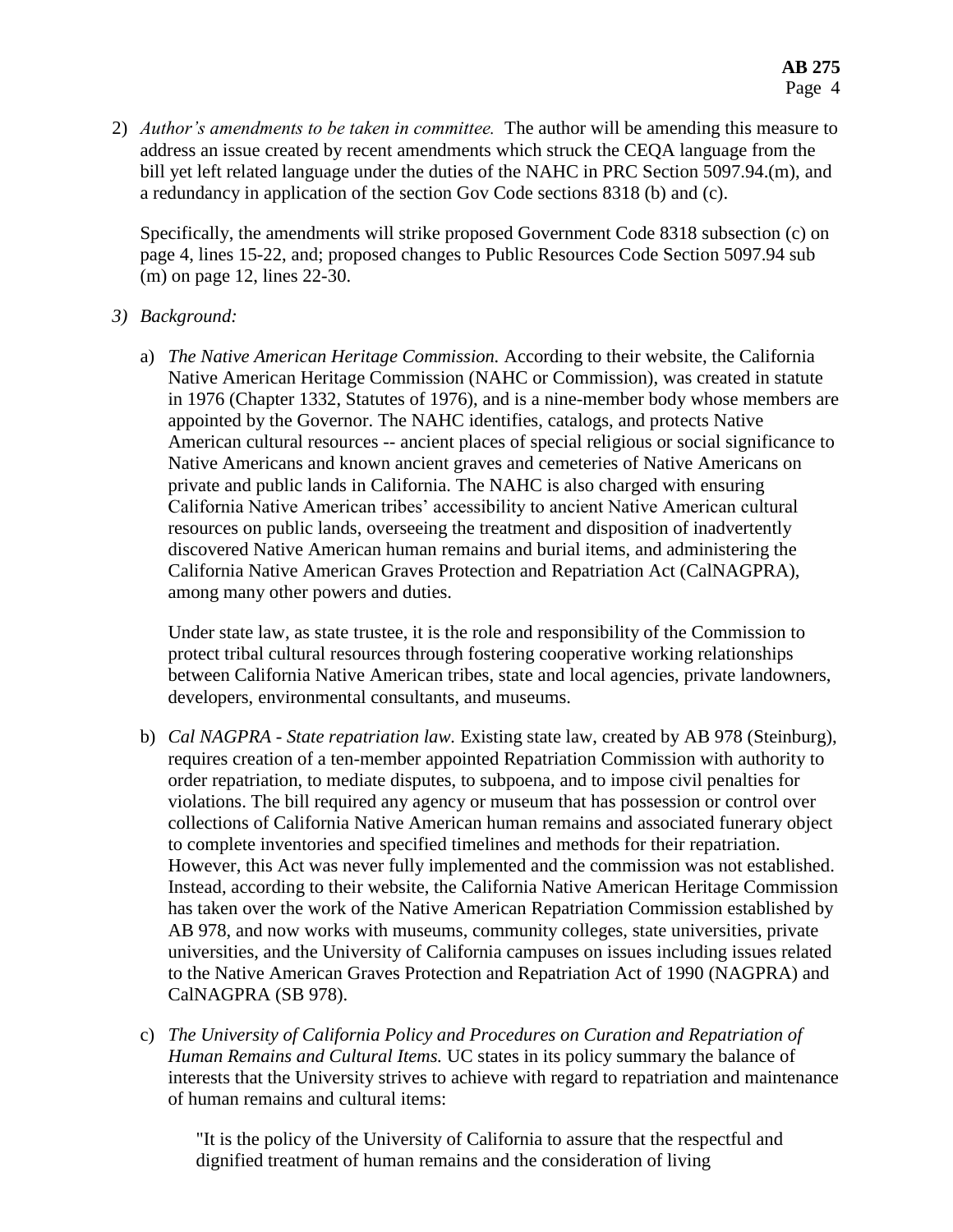descendants of those deceased. The University recognizes that individuals and communities have cultural and religious concerns that must be considered in determining the treatment and disposition of human remains in its collections. At the same time, the University's collections of human remains and Cultural Items serve valuable educational and research purposes important to the enhancement of knowledge in various disciplines. The University maintains these collections as a public trust and is responsible for preserving them according to the highest standards while fulfilling its mission to provide education and understanding about the past and present through continued teaching, research and public service."

Toward these competing goals, the University created a Policy and Procedures (Policy) and a University Advisory Group on Cultural Affiliation and Repatriation of Human Remains and Cultural Items (Advisory Group), for handling their requirements relative to Native American human remains and cultural items under state and federal law, which "shall be composed of one University faculty member delegated principal responsibility for compliance with this policy from each of those campuses that house collections covered by NAGPRA, and two Native American members to be selected by the President or designee from among nominees submitted by each campus. The Vice Provost for Research (or designee) will be the UC Office of the President liaison to the Advisory Group."

According to the Policy, campuses are encouraged to solicit input on significant policy matters, as appropriate, from members of Native American and Native Hawaiian groups and from additional University faculty members drawn from a variety of disciplines in which the study, treatment, curation, and repatriation of human remains is relevant. Campuses are encouraged to forward input received from such consultations to the Office of the President via their Advisory Group representative.

The Policy contains procedures for implementation, including a required review of Inventories of Native American and Native Hawaiian human remains and associated objects as follows: "In accordance with NAGPRA, each campus with Native American or Native Hawaiian human remains and associated funerary objects shall complete inventories of all such remains and associated funerary objects in its collections by reviewing existing documentation. Campus inventories shall draw on the best available academic expertise and involve consultation with tribal authorities representing Native American and Native Hawaiian groups. The inventories shall include descriptions of human remains and associated funerary objects and shall, to the extent possible, identify the geographical and cultural affiliation of those human remains and associated Cultural Items, as required by NAGPRA. …

"Upon request by lineal descendants or appropriate tribal authorities, the campus shall provide additional available documentation to supplement the information provided in the campus inventories. Existing information is sufficient to fulfill this requirement; no additional scientific studies need be undertaken to provide such information."

The Policy also requires each campus to complete "a written summary of Native American and Native Hawaiian unassociated funerary objects, sacred objects, and objects of cultural patrimony held in its collections, and declares that these summaries provide a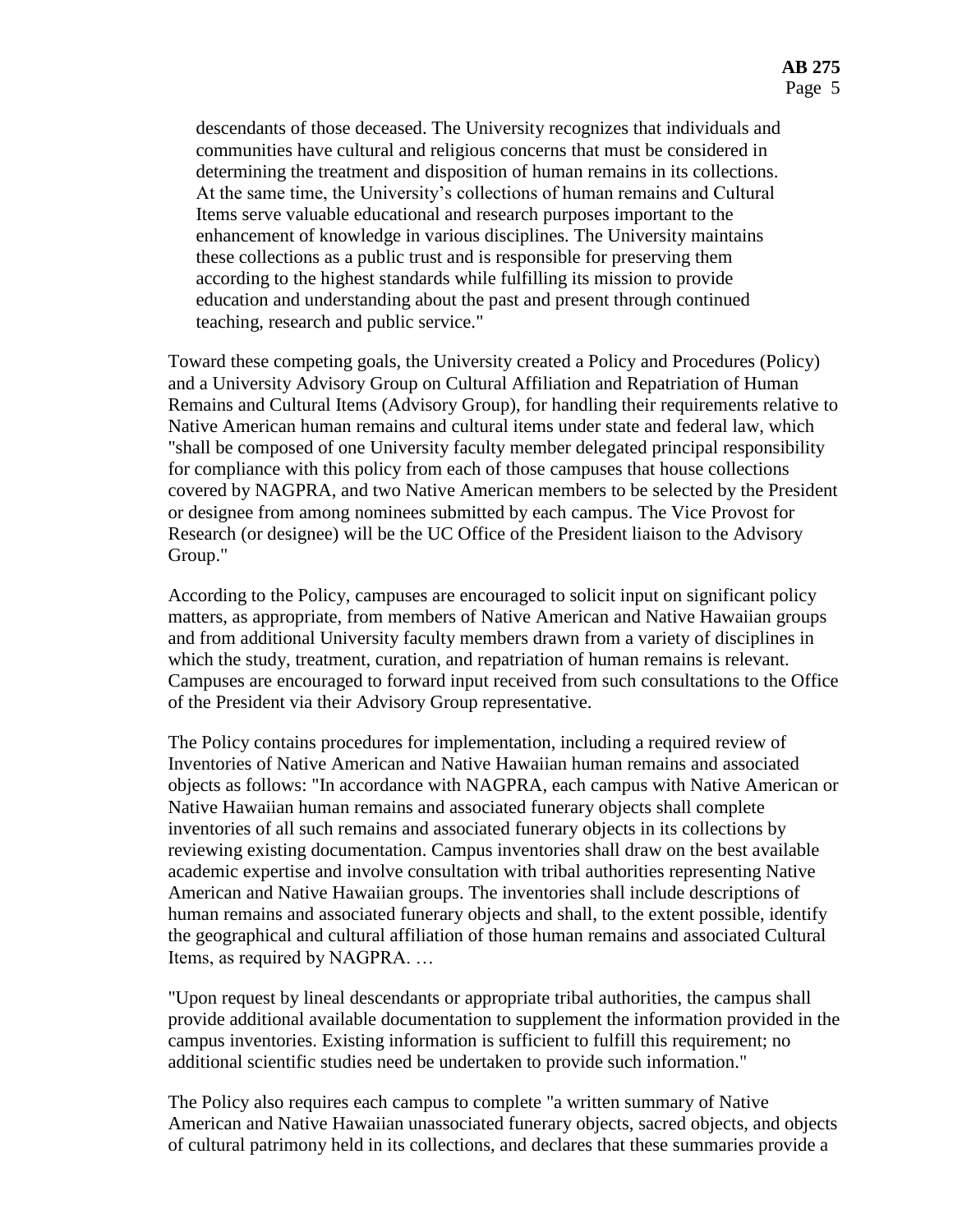basis for further consultations with Native American and Native Hawaiian tribal authorities to determine cultural affiliation. Final campus summaries shall be submitted to federal agencies, lineal descendants, Native American tribes and Native Hawaiian organizations, as required by law."

In addition, the Policy states that, "Upon request by lineal descendants or appropriate tribal authorities, the campus shall provide access to records, catalogues, relevant studies, or other pertinent data for the purpose of determining the geographic origin, cultural affiliation and basic facts surrounding the acquisition and accession of objects covered in the summary."

The Policy claims, "to the extent possible, campus inventories and summaries shall identify the Cultural Affiliation of human remains, funerary objects, sacred objects, and objects of cultural patrimony, as defined by federal law." And states that "Under NAGPRA, all of the following requirements must be met to determine cultural affiliation between a present-day Indian tribe or Native Hawaiian organization and human remains, funerary objects, sacred objects, or objects of cultural patrimony of an earlier group:

- i) Existence of an identifiable present-day Indian tribe or Native Hawaiian organization with standing under NAGPRA;
- ii) Existence of an identifiable earlier group; and
- iii) Existence of a shared group identity that can be reasonably traced between the present-day Indian tribe or Native Hawaiian organization and the earlier group. Evidence to support this requirement must establish that a present-day Indian tribe or Native Hawaiian organization has been identified from prehistoric or historic times to the present as descending from the earlier group."

The Policy allows Tribal authorities "reasonable access to examine items in the University's collections in order to evaluate the cultural affiliation of items listed in the inventory as culturally unidentifiable. They shall also be given reasonable opportunity, upon request, to present their views orally or in writing to campus officials responsible for NAGPRA implementation regarding the identification of any such human remains, funerary objects, sacred objects, or objects or cultural patrimony. The perspectives of such tribal authorities shall be considered in determining cultural affiliation."

The Policy states that review of repatriation requests shall reflect consideration of academic expertise and Native American or Native Hawaiian viewpoints, and shall provide consultation with requesting individuals or tribes, as required by NAGPRA, and provides upon the written request of a lineal descendant, Indian tribe or Native Hawaiian organization, or California-recognized Indian tribe, the University will expeditiously repatriate human remains, funerary objects, sacred objects, and objects of cultural patrimony if lineal descent has been established or if cultural affiliation between the requesting tribe or organization and the requested remains or Cultural Items has been established in accordance with federal law and if all other requirements for repatriation of such human remains or Cultural Items as set forth in federal law are met, and provides for repatriation to a non-federally-recognized California-recognized tribe under specified circumstances and for resolution of repatriation disputes.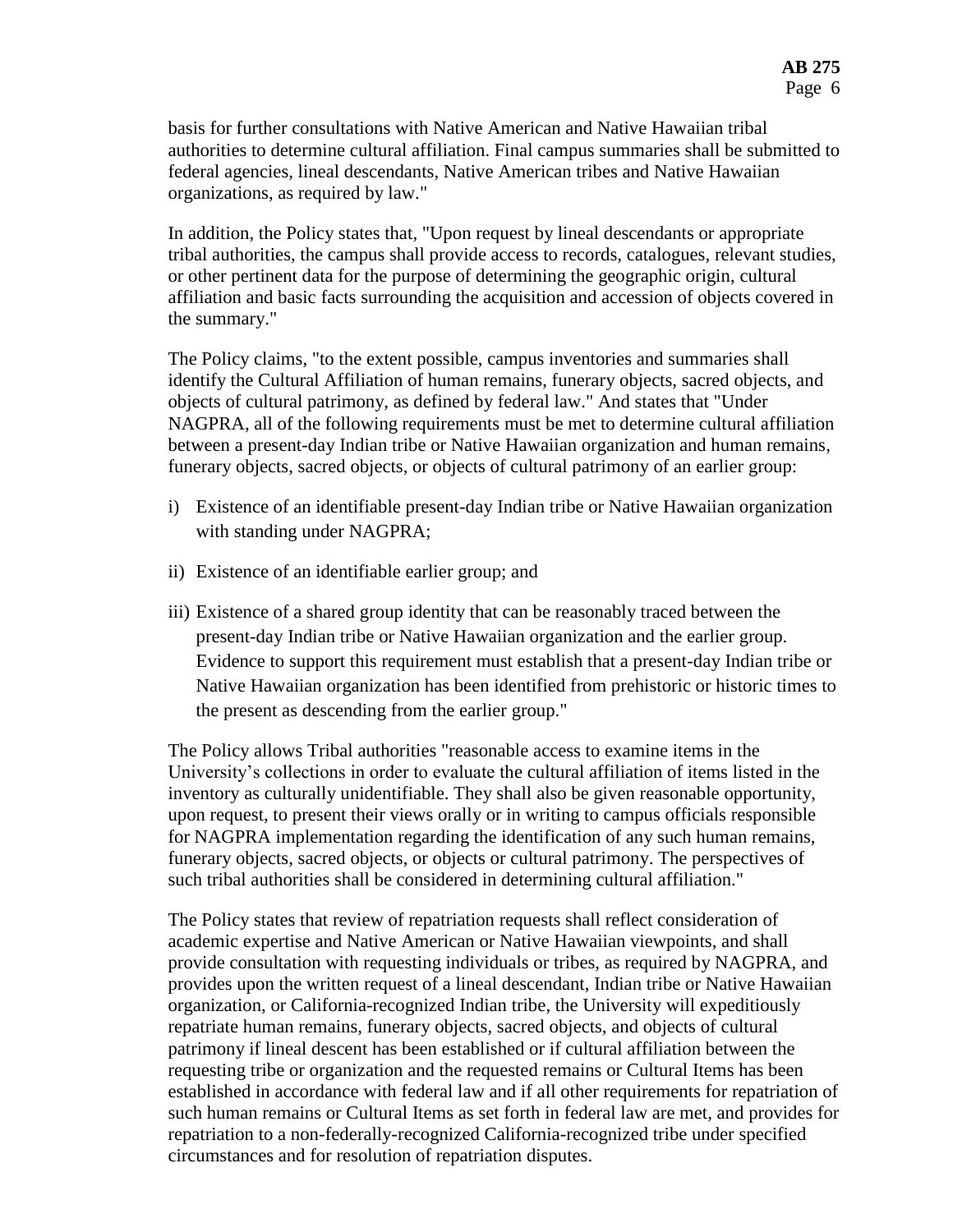The Policy makes allowance for the teaching and research use of human remains and cultural items. It expressly provides that, "Campuses are granted the authority to make decisions about the use of Native American or Native Hawaiian human remains, associated and unassociated funerary objects, sacred objects, sacred objects, and objects of cultural patrimony in University collections for teaching and research purposes, subject to the following guidelines:

Given the importance of the study of human osteology in archaeology, paleontology, and comparative morphology, and the importance of skeletal material in training students at the lower division, upper division and graduate level, campuses normally retain the discretion to use such items in teaching. Campuses are encouraged to take into consideration the views and concerns of Native American and Native Hawaiian representatives when making decisions regarding the teaching and research use of Native American and Native Hawaiian skeletal materials.

Remains and Cultural Items covered by this policy shall normally remain accessible for research by qualified investigators, subject to approval by the curator of the relevant campus collection.

Once a repatriation request has been granted and actual repatriation is pending, the remains and Cultural Items covered by the request shall not be used in teaching or research unless expressly permitted by the tribal authority that has been granted jurisdiction over the materials, subject to exceptions provided by federal law.

In circumstances in which cultural affiliation (or cultural association) has been established and other repatriation requirements have been met but in which an affiliated (or associated) tribe has chosen not to request repatriation, an affiliated (or associated) tribe may request that the affiliated (or associated) remains or Cultural Items not be used for teaching or research. The decision of the affiliated (or associated) tribe as to whether the remains and cultural items can be used in teaching or research shall normally be accepted as final by the University, subject to exceptions provided by federal law."

Given this extensive repatriation policy and the anticipated implementation of the AB 2836 (Gloria) UC NAGPRA Committee process, this Committee wonders whether the UC should be required to designate one or more different liaisons for the purpose of educating the University on topics relevant to the state's relationship with California Native American tribes? The author may consider amending this measure to remove reference to the UC or deem them compliant with the provisions of proposed Government Code Section 8318.

4) *University of California's unique constitutional status.* The California Constitution establishes the University of California (UC), a public trust to be administered by the Regents of the UC and grants the Regents full powers of organization and government, subject only to such legislative control as may be necessary to insure security of its funds, compliance with the terms of its endowments, statutory requirements around competitive bidding and contracts, sales of property and the purchase of materials, goods and services. (Article IX, Section (9)(a) of the California Constitution)